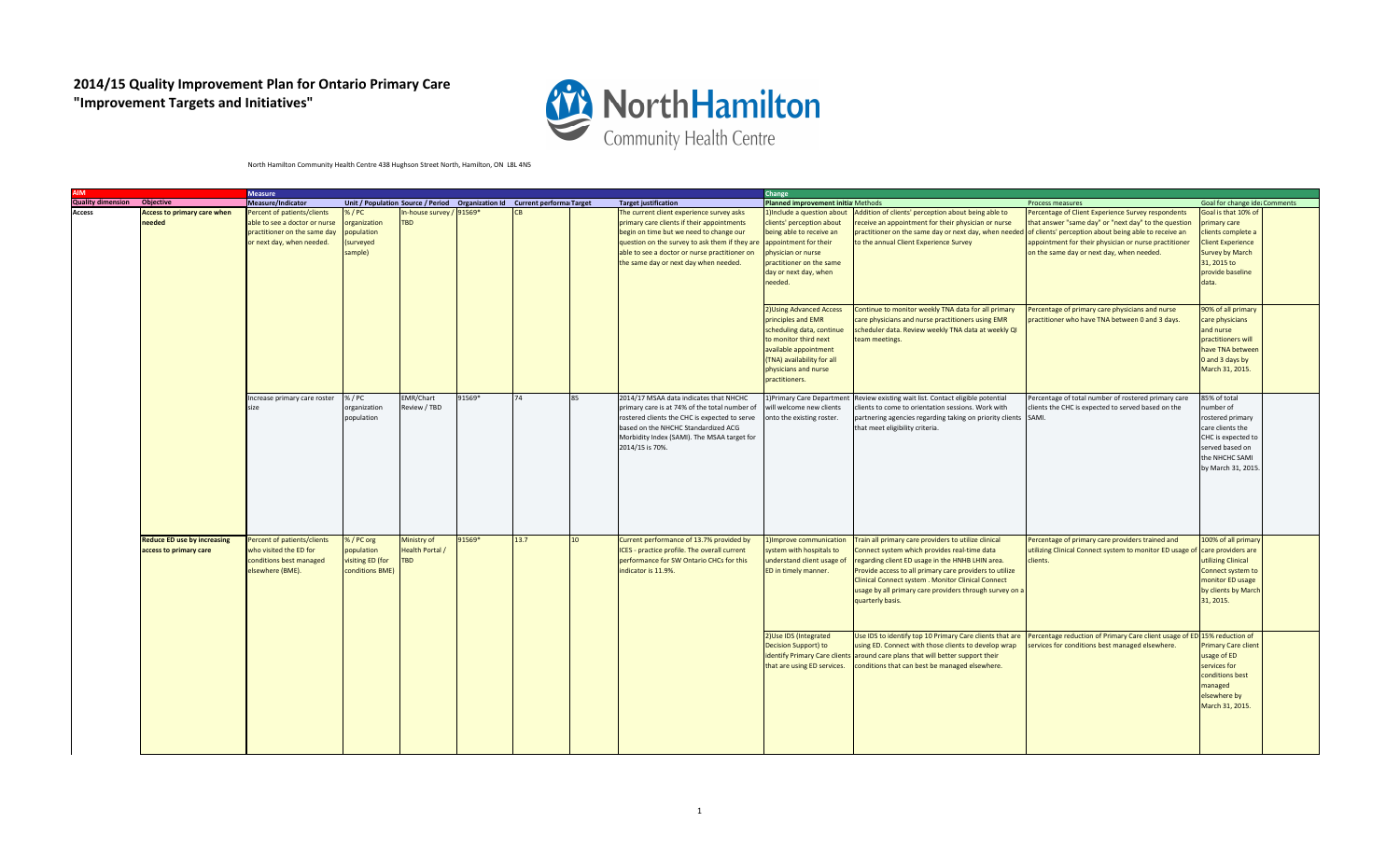|                          |                                     | <b>Measure</b>                             |                     |                        |                                                                             |    |     |                                                  |                                                           | Change                                                                                |                                                       |                               |  |  |
|--------------------------|-------------------------------------|--------------------------------------------|---------------------|------------------------|-----------------------------------------------------------------------------|----|-----|--------------------------------------------------|-----------------------------------------------------------|---------------------------------------------------------------------------------------|-------------------------------------------------------|-------------------------------|--|--|
| <b>Quality dimension</b> | <b>Objective</b>                    | Measure/Indicator                          |                     |                        | Unit / Population Source / Period  Organization Id  Current performa Target |    |     | <b>Target justification</b>                      | Planned improvement initia Methods                        |                                                                                       | Process measures                                      | Goal for change ide; Comments |  |  |
|                          | <b>Access to diabetes education</b> | Percent of MOH benchmark o                 | 6 / Community       | <b>EMR/Chart</b>       | 91569*                                                                      |    |     | The current performance is 35% of the            | l)Improve outreach                                        | Identify and connect with past clients who have not                                   | ercentage increase in community referrals to Diabetes | 40% increase in               |  |  |
|                          | services when needed                | 2,750 clients registered with              | nembers             | Review / TBD           |                                                                             |    |     | Ministry benchmark for Diabetes Education        | initiatives to help promote                               | been utilizing the Diabetes program services in the last                              | ducation Program services.                            | community                     |  |  |
|                          |                                     | the Diabetes Education                     | diagnosed with      |                        |                                                                             |    |     | programs, we aim to implement change ideas       | the Diabetes Education                                    | 2 years. Contact community medical networks (Shelter                                  |                                                       | referrals to                  |  |  |
|                          |                                     | program.                                   | Diabetes Mellitu    |                        |                                                                             |    |     | to gain a 20% increase client participate rates. | program services                                          | health Network, YWCA, Women's Immigration Centre,                                     |                                                       | <b>Diabetes Education</b>     |  |  |
|                          |                                     |                                            |                     |                        |                                                                             |    |     |                                                  | throughout the community.                                 | stand alone physicians, optometrists, dentists and                                    |                                                       | Program services              |  |  |
|                          |                                     |                                            |                     |                        |                                                                             |    |     |                                                  | Connect with clients and                                  | pharmacists) and provide updated promotional and                                      |                                                       | by March 31, 2015             |  |  |
|                          |                                     |                                            |                     |                        |                                                                             |    |     |                                                  |                                                           | community stakeholders to referral material. Establish new community partners         |                                                       |                               |  |  |
|                          |                                     |                                            |                     |                        |                                                                             |    |     |                                                  | promote Diabetes                                          | (EMS, CCAC, Riverdale Community Centre)                                               |                                                       |                               |  |  |
|                          |                                     |                                            |                     |                        |                                                                             |    |     |                                                  | Education Program services.                               |                                                                                       |                                                       |                               |  |  |
|                          |                                     |                                            |                     |                        |                                                                             |    |     |                                                  |                                                           |                                                                                       |                                                       |                               |  |  |
|                          |                                     |                                            |                     |                        |                                                                             |    |     |                                                  |                                                           |                                                                                       |                                                       |                               |  |  |
|                          |                                     |                                            |                     |                        |                                                                             |    |     |                                                  |                                                           |                                                                                       |                                                       |                               |  |  |
|                          |                                     |                                            |                     |                        |                                                                             |    |     |                                                  |                                                           |                                                                                       |                                                       |                               |  |  |
|                          |                                     |                                            |                     |                        |                                                                             |    |     |                                                  |                                                           |                                                                                       |                                                       |                               |  |  |
|                          |                                     |                                            |                     |                        |                                                                             |    |     |                                                  |                                                           |                                                                                       |                                                       |                               |  |  |
|                          |                                     |                                            |                     |                        |                                                                             |    |     |                                                  |                                                           |                                                                                       |                                                       |                               |  |  |
|                          |                                     |                                            |                     |                        |                                                                             |    |     |                                                  |                                                           |                                                                                       |                                                       |                               |  |  |
| Integrated               | Timely access to primary care       | Percent of patients/clients                | %/PC org            | Ministry of            | 91569*                                                                      | 40 | 60  | 50% improvement from baseline. Current           | 1) Begin communication                                    | Utilizing Health Links partnerships, initiate connection                              | Percentage of NHCHC staff involved in pre and post    | 50% of primary                |  |  |
|                          | appointments post-discharge         | who saw their primary care                 | oopulation          | <b>Health Portal /</b> |                                                                             |    |     | performance of 40.0% provided by ICES -          | with local hospital staff                                 | of NHCHC staff to local hospital staff involved in                                    | ospital discharge process.                            | care providers                |  |  |
|                          | through coordination with           | provider within 7 days after               | discharged from TBD |                        |                                                                             |    |     | practice profile. The overall current            |                                                           | (Hamilton Health Sciences & discharge planning. Develop a process for hospital staff  |                                                       | nvolved in pre and            |  |  |
|                          | hospital(s).                        | discharge from hospital for                | hospital            |                        |                                                                             |    |     | performance for SW Ontario CHCs for this         | St. Joseph Healthcare                                     | to involve NHCHC staff pre and post discharge.                                        |                                                       | post hospital                 |  |  |
|                          |                                     | selected conditions (based on              |                     |                        |                                                                             |    |     | indicator is 29.9%.                              | Hamilton) to establish                                    |                                                                                       |                                                       | discharge process             |  |  |
|                          |                                     | CMGs).                                     |                     |                        |                                                                             |    |     |                                                  | NHCHC primary care staff                                  |                                                                                       |                                                       | by March 31, 2015             |  |  |
|                          |                                     |                                            |                     |                        |                                                                             |    |     |                                                  | involvement pre and post                                  |                                                                                       |                                                       |                               |  |  |
|                          |                                     |                                            |                     |                        |                                                                             |    |     |                                                  | discharge.                                                |                                                                                       |                                                       |                               |  |  |
|                          |                                     |                                            |                     |                        |                                                                             |    |     |                                                  |                                                           |                                                                                       |                                                       |                               |  |  |
|                          |                                     |                                            |                     |                        |                                                                             |    |     |                                                  |                                                           |                                                                                       |                                                       |                               |  |  |
|                          |                                     |                                            |                     |                        |                                                                             |    |     |                                                  |                                                           |                                                                                       |                                                       |                               |  |  |
|                          |                                     |                                            |                     |                        |                                                                             |    |     |                                                  |                                                           |                                                                                       |                                                       |                               |  |  |
|                          |                                     |                                            |                     |                        |                                                                             |    |     |                                                  |                                                           |                                                                                       |                                                       |                               |  |  |
|                          |                                     |                                            |                     |                        |                                                                             |    |     |                                                  |                                                           |                                                                                       |                                                       |                               |  |  |
|                          | <b>Reduce unnecessary hospital</b>  | Percent of a primary care                  | %/PC org            | Ministry of            | 91569*                                                                      |    |     | Current performance of < = 5% provided by        |                                                           | 1) Work with local hospitals Utilizing Health Links partnerships, initiate connection | Percentage of primary care staff who have common      | 100% of primary               |  |  |
|                          | readmissions                        | organization's patients/clients population |                     | <b>Health Portal /</b> |                                                                             |    |     | ICES - practice profile. The overall current     |                                                           | (Hamilton Health Sciences & of NHCHC staff to local hospital staff involved in Health | understanding of hospital discharge projects aimed at | care providers                |  |  |
|                          |                                     | who are readmitted to                      | discharged from     | <b>TBD</b>             |                                                                             |    |     | performance for SW Ontario CHCs for this         | St. Josephs Healthcare                                    | Links discharge projects. Understand and provide input                                | educing hospital readmission rates                    | ave common                    |  |  |
|                          |                                     | hospital after they have been              | hospital            |                        |                                                                             |    |     | indicator is 6.2%.                               | Hamilton) to determine                                    | regarding the Health Links discharge projects "HNHB                                   |                                                       | understanding of              |  |  |
|                          |                                     | discharged with a specific                 |                     |                        |                                                                             |    |     |                                                  | process to reduce hospital                                | LHIN Discharge Transitions Bundle for COPD patients"                                  |                                                       | hospital discharge            |  |  |
|                          |                                     | condition (based on CMGs).                 |                     |                        |                                                                             |    |     |                                                  | readmission rates.                                        | and "Heart Failure Bundle".                                                           |                                                       | projects aimed at             |  |  |
|                          |                                     |                                            |                     |                        |                                                                             |    |     |                                                  |                                                           |                                                                                       |                                                       | reducing hospital             |  |  |
|                          |                                     |                                            |                     |                        |                                                                             |    |     |                                                  |                                                           |                                                                                       |                                                       | readmission rates             |  |  |
|                          |                                     |                                            |                     |                        |                                                                             |    |     |                                                  |                                                           |                                                                                       |                                                       | by March 31, 201              |  |  |
|                          |                                     |                                            |                     |                        |                                                                             |    |     |                                                  |                                                           |                                                                                       |                                                       |                               |  |  |
|                          |                                     |                                            |                     |                        |                                                                             |    |     |                                                  |                                                           |                                                                                       |                                                       |                               |  |  |
|                          |                                     |                                            |                     |                        |                                                                             |    |     |                                                  |                                                           |                                                                                       |                                                       |                               |  |  |
|                          |                                     |                                            |                     |                        |                                                                             |    |     |                                                  |                                                           |                                                                                       |                                                       |                               |  |  |
|                          |                                     |                                            |                     |                        |                                                                             |    |     |                                                  |                                                           |                                                                                       |                                                       |                               |  |  |
|                          |                                     |                                            |                     |                        |                                                                             |    |     |                                                  |                                                           |                                                                                       |                                                       |                               |  |  |
|                          |                                     |                                            |                     |                        |                                                                             |    |     |                                                  |                                                           |                                                                                       |                                                       |                               |  |  |
|                          |                                     |                                            |                     |                        |                                                                             |    |     |                                                  |                                                           |                                                                                       |                                                       |                               |  |  |
|                          | <b>Access to Caring for My COPD</b> | Jumber of new                              | Counts /            | EMR/Chart              | 91569*                                                                      |    | 250 |                                                  | 1) Work with referring                                    | Communicate with referring hospital staff to ensure                                   | Percentage of patients/clients referred from hospital | 75% of                        |  |  |
|                          | Program post-discharge through      | patients/clients that are                  | Patients/clients    | Review / TBD           |                                                                             |    |     |                                                  | hospitals to provide access                               | appropriate referrals to the Caring for My COPD                                       | hat participate in the Caring for My COPD program.    | patients/clients              |  |  |
|                          | coordination with hospital(s).      | assessed by the CRE                        | vith                |                        |                                                                             |    |     |                                                  | to patients/clients                                       | program are being made. Continuing monitoring and                                     |                                                       | referred from                 |  |  |
|                          |                                     | coordinator prior to entry in              | mild/moderate       |                        |                                                                             |    |     |                                                  | discharged with COPD to                                   | communicating with referring hospital staff to ensure                                 |                                                       | hospital that                 |  |  |
|                          |                                     | the Caring for My COPD                     | COPD discharged     |                        |                                                                             |    |     |                                                  | participate in the Caring for referral process continues. |                                                                                       |                                                       | participate in the            |  |  |
|                          |                                     | program.                                   | from hospital       |                        |                                                                             |    |     |                                                  | My COPD program.                                          |                                                                                       |                                                       | Caring for My                 |  |  |
|                          |                                     |                                            |                     |                        |                                                                             |    |     |                                                  |                                                           |                                                                                       |                                                       | COPD program by               |  |  |
|                          |                                     |                                            |                     |                        |                                                                             |    |     |                                                  |                                                           |                                                                                       |                                                       | March 31, 2015.               |  |  |
|                          |                                     |                                            |                     |                        |                                                                             |    |     |                                                  |                                                           |                                                                                       |                                                       |                               |  |  |
|                          |                                     |                                            |                     |                        |                                                                             |    |     |                                                  |                                                           |                                                                                       |                                                       |                               |  |  |
|                          |                                     |                                            |                     |                        |                                                                             |    |     |                                                  |                                                           |                                                                                       |                                                       |                               |  |  |
|                          |                                     |                                            |                     |                        |                                                                             |    |     |                                                  |                                                           |                                                                                       |                                                       |                               |  |  |
|                          |                                     |                                            |                     |                        |                                                                             |    |     |                                                  |                                                           |                                                                                       |                                                       |                               |  |  |
|                          |                                     |                                            |                     |                        |                                                                             |    |     |                                                  |                                                           |                                                                                       |                                                       |                               |  |  |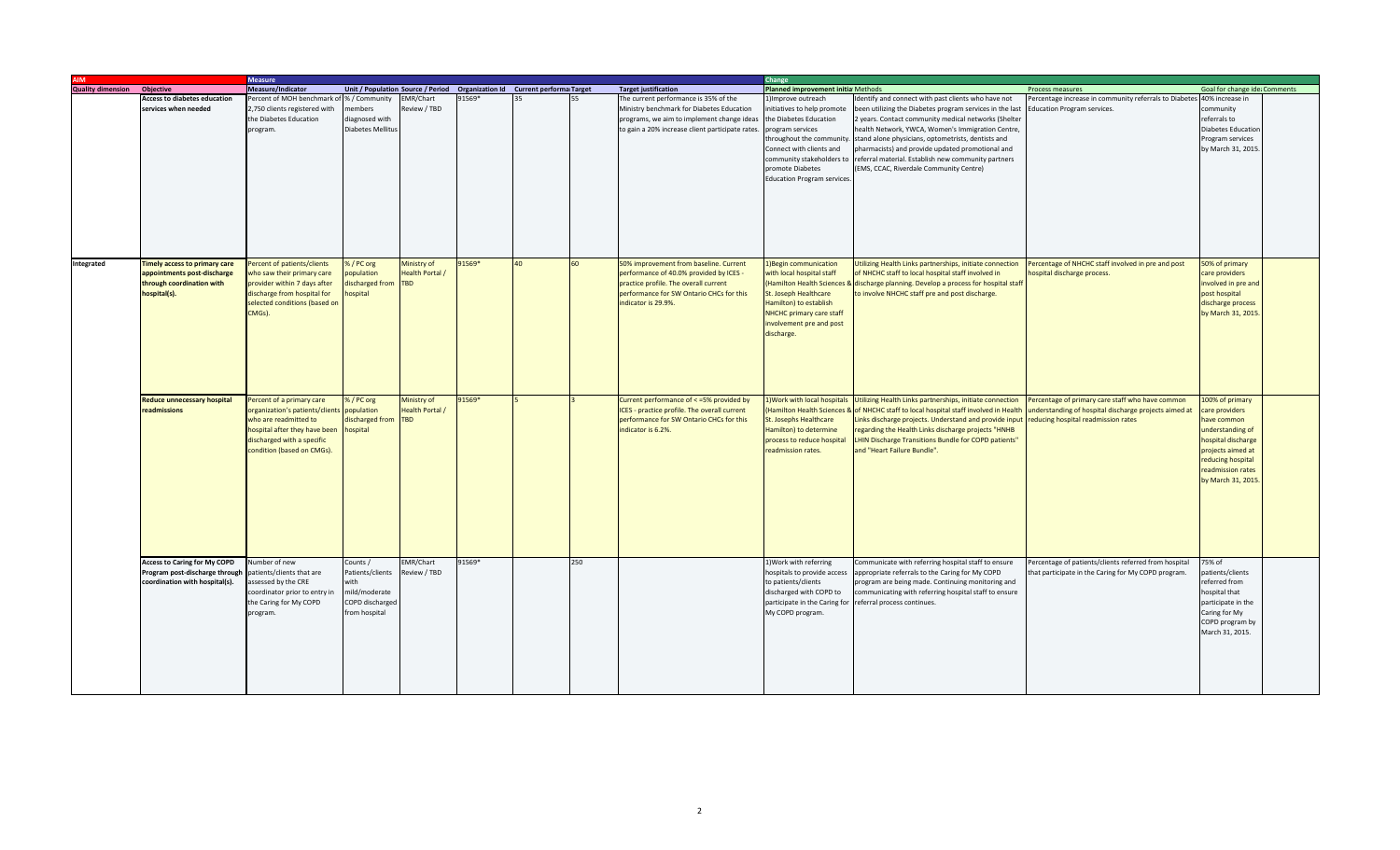| <b>MIA</b>               |                                         | <b>Measure</b>                  |              |                                                                             |        |      |                                                                            | Change                                    |                                                          |                                                        |                               |  |  |
|--------------------------|-----------------------------------------|---------------------------------|--------------|-----------------------------------------------------------------------------|--------|------|----------------------------------------------------------------------------|-------------------------------------------|----------------------------------------------------------|--------------------------------------------------------|-------------------------------|--|--|
| <b>Quality dimension</b> | Objective                               | <b>Measure/Indicator</b>        |              | Unit / Population Source / Period  Organization Id  Current performa Target |        |      | <b>Target justification</b>                                                | <b>Planned improvement initia Methods</b> |                                                          | Process measures                                       | Goal for change ide; Comments |  |  |
| <b>Patient-centred</b>   | <b>Receiving and utilizing feedback</b> | Percent of patients who         | 6/PC         | In-house survey / 91569*                                                    |        | 86.9 | Current results indicate clients are satisfied                             | 1) In addition to including               | Continue to monitor responses to patient/client          | Percentage increase in patient/client engagement       | 85% satisfaction of           |  |  |
|                          | regarding patient/client                | stated that when they see the   | organization | 2014/2015                                                                   |        |      | with the opportunity to ask questions about                                | this question on the annual               | engagement questions on annual client experience         | satisfaction.                                          | respondents                   |  |  |
|                          | experience with the primary             | doctor or nurse practitioner,   | population   |                                                                             |        |      | recommended treatment.                                                     | client experience survey,                 | survey. Post question in waiting rooms by                |                                                        | regarding having              |  |  |
|                          | health care organization.               | they or someone else in the     | surveyed     |                                                                             |        |      |                                                                            | provide multiple                          | comment/suggestion boxes and on waiting room TV          |                                                        | the opportunity to            |  |  |
|                          |                                         | office (always/often) give      | ample)       |                                                                             |        |      |                                                                            | opportunities for                         | monitors.                                                |                                                        | ask questions                 |  |  |
|                          |                                         | them an opportunity to ask      |              |                                                                             |        |      |                                                                            | patients/clients to provide               |                                                          |                                                        | about                         |  |  |
|                          |                                         | questions about                 |              |                                                                             |        |      |                                                                            | feedback on an ongoing                    |                                                          |                                                        | recommended                   |  |  |
|                          |                                         | recommended treatment?          |              |                                                                             |        |      |                                                                            | basis.                                    |                                                          |                                                        | treatment by                  |  |  |
|                          |                                         |                                 |              |                                                                             |        |      |                                                                            |                                           |                                                          |                                                        | March 31, 2015.               |  |  |
|                          |                                         |                                 |              |                                                                             |        |      |                                                                            |                                           |                                                          |                                                        |                               |  |  |
|                          |                                         |                                 |              |                                                                             |        |      |                                                                            |                                           |                                                          |                                                        |                               |  |  |
|                          |                                         |                                 |              |                                                                             |        |      |                                                                            |                                           |                                                          |                                                        |                               |  |  |
|                          |                                         |                                 |              |                                                                             |        |      |                                                                            |                                           |                                                          |                                                        |                               |  |  |
|                          |                                         |                                 |              |                                                                             |        |      |                                                                            |                                           |                                                          |                                                        |                               |  |  |
|                          |                                         |                                 |              |                                                                             |        |      |                                                                            |                                           |                                                          |                                                        |                               |  |  |
|                          |                                         |                                 |              |                                                                             |        |      |                                                                            |                                           |                                                          |                                                        |                               |  |  |
|                          |                                         | Percent of patients who         | %/PC         | In-house survey / 91569*                                                    |        | 97.9 | Current results indicate clients are satisfied                             | 1) In addition to including               | Continue to monitor responses to patient/client          | Percentage increase in patient/client engagement       | 85% satisfaction of           |  |  |
|                          |                                         | stated that when they see the   | organization | 2014/2015                                                                   |        |      | with the involvement in decisions regarding                                | this question on the annual               | engagement questions on annual client experience         | satisfaction.                                          | respondents                   |  |  |
|                          |                                         | doctor or nurse practitioner,   | population   |                                                                             |        |      | care and treatment.                                                        | client experience survey,                 | survey. Post question in waiting rooms by                |                                                        | regarding                     |  |  |
|                          |                                         | they or someone else in the     | surveyed     |                                                                             |        |      |                                                                            | provide multiple                          | comment/suggestion boxes and on waiting room TV          |                                                        | involvement in                |  |  |
|                          |                                         | office (always/often) involve   | ample)       |                                                                             |        |      |                                                                            | opportunities for                         | monitors.                                                |                                                        | decisions regarding           |  |  |
|                          |                                         | them as much as they want to    |              |                                                                             |        |      |                                                                            | patients/clients to provide               |                                                          |                                                        | care and treatmen             |  |  |
|                          |                                         | be in decisions about their     |              |                                                                             |        |      |                                                                            | feedback on an ongoing                    |                                                          |                                                        | by March 31, 2015             |  |  |
|                          |                                         | care and treatment?             |              |                                                                             |        |      |                                                                            | basis.                                    |                                                          |                                                        |                               |  |  |
|                          |                                         |                                 |              |                                                                             |        |      |                                                                            |                                           |                                                          |                                                        |                               |  |  |
|                          |                                         |                                 |              |                                                                             |        |      |                                                                            |                                           |                                                          |                                                        |                               |  |  |
|                          |                                         |                                 |              |                                                                             |        |      |                                                                            |                                           |                                                          |                                                        |                               |  |  |
|                          |                                         |                                 |              |                                                                             |        |      |                                                                            |                                           |                                                          |                                                        |                               |  |  |
|                          |                                         |                                 |              |                                                                             |        |      |                                                                            |                                           |                                                          |                                                        |                               |  |  |
|                          |                                         |                                 |              |                                                                             |        |      |                                                                            |                                           |                                                          |                                                        |                               |  |  |
|                          |                                         | Percent of patients who         | %/PC         | In-house survey / 91569*                                                    |        | 91.4 | Current results indicate clients are satisfied                             | 1) In addition to including               | Continue to monitor responses to patient/client          | Percentage increase in patient/client engagement       | 85% satisfaction of           |  |  |
|                          |                                         | stated that when they see the   | organization | 2014/2015                                                                   |        |      | with health care providers spending enough                                 | this question on the annual               | engagement questions on annual client experience         | satisfaction.                                          | respondents                   |  |  |
|                          |                                         | doctor or nurse practitioner,   | population   |                                                                             |        |      | time with them.                                                            | lient experience survey,                  | survey. Post question in waiting rooms by                |                                                        | regarding health              |  |  |
|                          |                                         | they or someone else in the     | surveyed     |                                                                             |        |      |                                                                            | provide multiple                          | comment/suggestion boxes and on waiting room TV          |                                                        | care providers                |  |  |
|                          |                                         | office (always/often) spend     | ample)       |                                                                             |        |      |                                                                            | opportunities for                         | monitors.                                                |                                                        | spending enough               |  |  |
|                          |                                         | enough time with them?          |              |                                                                             |        |      |                                                                            | patients/clients to provide               |                                                          |                                                        | time with them by             |  |  |
|                          |                                         |                                 |              |                                                                             |        |      |                                                                            | feedback on an ongoing                    |                                                          |                                                        | March 31, 2015.               |  |  |
|                          |                                         |                                 |              |                                                                             |        |      |                                                                            | basis.                                    |                                                          |                                                        |                               |  |  |
|                          |                                         |                                 |              |                                                                             |        |      |                                                                            |                                           |                                                          |                                                        |                               |  |  |
|                          |                                         |                                 |              |                                                                             |        |      |                                                                            |                                           |                                                          |                                                        |                               |  |  |
|                          |                                         |                                 |              |                                                                             |        |      |                                                                            |                                           |                                                          |                                                        |                               |  |  |
|                          |                                         |                                 |              |                                                                             |        |      |                                                                            |                                           |                                                          |                                                        |                               |  |  |
|                          |                                         |                                 |              |                                                                             |        |      |                                                                            |                                           |                                                          |                                                        |                               |  |  |
|                          |                                         |                                 |              |                                                                             |        |      |                                                                            |                                           |                                                          |                                                        |                               |  |  |
|                          |                                         |                                 |              |                                                                             |        |      |                                                                            |                                           |                                                          |                                                        |                               |  |  |
|                          | <b>Engage NHCHC clients to</b>          | Percentage of NHCHC clients     | % / PC       | <b>EMR/Chart</b>                                                            | 91569* | CB   | Currently we have been monitoring the                                      | 1) Encourage all health care              | Ensure all health care providers receive orientation and | Percentage of NHCHC clients records that indicate that | 75% of all NHCHC              |  |  |
|                          | participate in Goal Setting             | that are offered to participate | organization | Review / TBD                                                                |        |      | percentage of Primary Care clients that have                               | providers to offer goal                   | refresher training for goal setting with clients. Ensure | they have been offered to participate in goal setting  | lient records will            |  |  |
|                          | <b>Initiatives</b>                      | in goal setting initiatives.    | population   |                                                                             |        |      | been offered to participate in goal setting                                | setting initiatives to all                | all health care providers receive orientation and        | initiatives.                                           | indicated that they           |  |  |
|                          |                                         |                                 |              |                                                                             |        |      | initiatives. All health care providers have been clients of Health Centre. |                                           | refresher training for documenting all goal setting in   |                                                        | have been offered             |  |  |
|                          |                                         |                                 |              |                                                                             |        |      | trained in goal setting initiatives and EMR                                |                                           | the EMR. Perform quarterly audits of all health care     |                                                        | to participate in             |  |  |
|                          |                                         |                                 |              |                                                                             |        |      | documentation.                                                             |                                           | providers regarding client goal setting.                 |                                                        | goal setting                  |  |  |
|                          |                                         |                                 |              |                                                                             |        |      |                                                                            |                                           |                                                          |                                                        | initiatives by                |  |  |
|                          |                                         |                                 |              |                                                                             |        |      |                                                                            |                                           |                                                          |                                                        | March 31, 2015.               |  |  |
|                          |                                         |                                 |              |                                                                             |        |      |                                                                            |                                           |                                                          |                                                        |                               |  |  |
|                          |                                         |                                 |              |                                                                             |        |      |                                                                            |                                           |                                                          |                                                        |                               |  |  |
|                          |                                         |                                 |              |                                                                             |        |      |                                                                            |                                           |                                                          |                                                        |                               |  |  |
|                          |                                         |                                 |              |                                                                             |        |      |                                                                            |                                           |                                                          |                                                        |                               |  |  |
|                          |                                         |                                 |              |                                                                             |        |      |                                                                            |                                           |                                                          |                                                        |                               |  |  |
|                          |                                         |                                 |              |                                                                             |        |      |                                                                            |                                           |                                                          |                                                        |                               |  |  |
|                          |                                         |                                 |              |                                                                             |        |      |                                                                            |                                           |                                                          |                                                        |                               |  |  |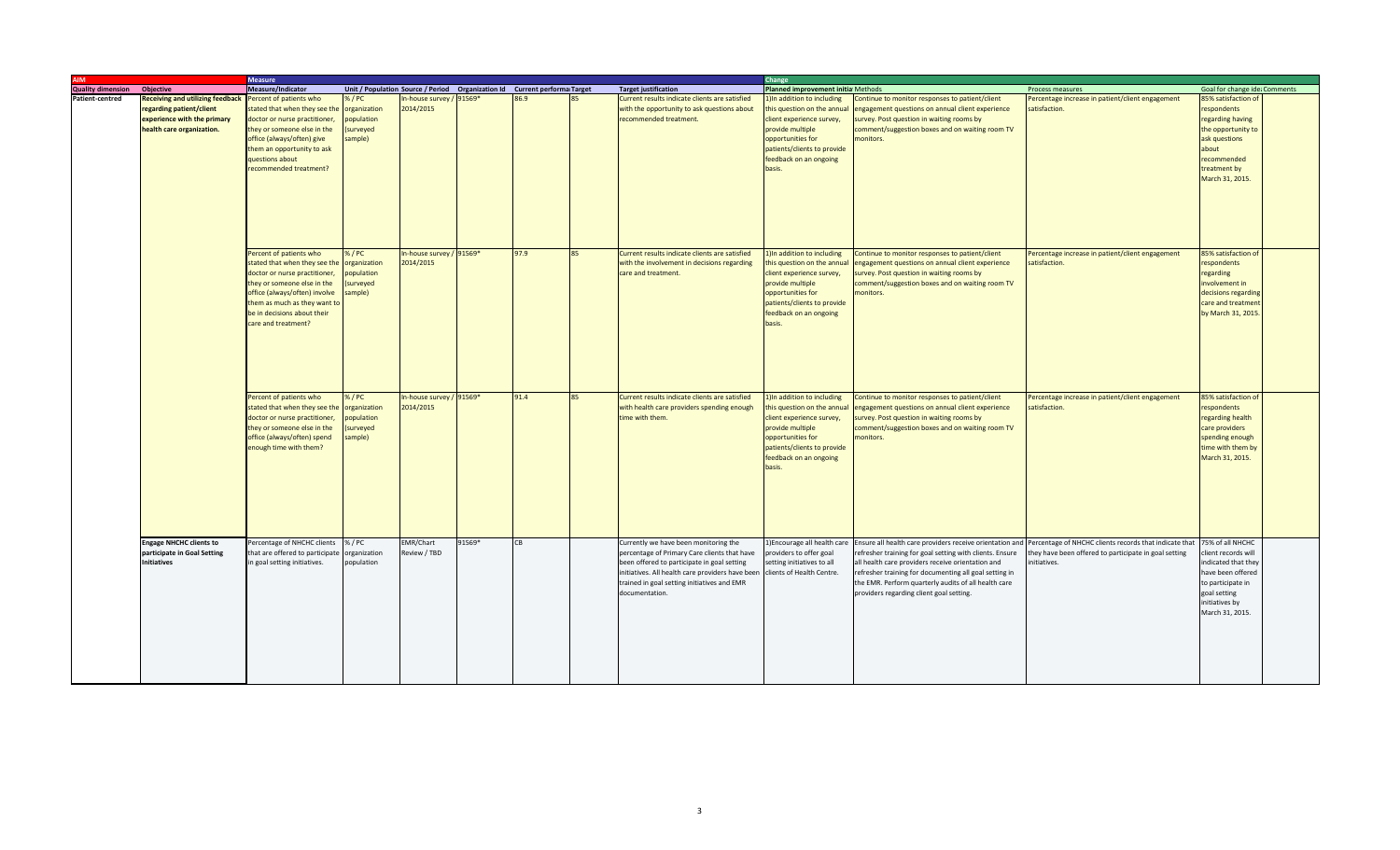|                                    |                                       | <b>Measure</b>                  |                 |                  |                                                                             |    |                 |                                         | Change                             |                                                                                     |                                                      |                               |  |
|------------------------------------|---------------------------------------|---------------------------------|-----------------|------------------|-----------------------------------------------------------------------------|----|-----------------|-----------------------------------------|------------------------------------|-------------------------------------------------------------------------------------|------------------------------------------------------|-------------------------------|--|
| <b>Quality dimension Objective</b> |                                       | Measure/Indicator               |                 |                  | Unit / Population Source / Period  Organization Id  Current performa Target |    |                 | <b>Target justification</b>             | Planned improvement initia Methods |                                                                                     | Process measures                                     | Goal for change ide: Comments |  |
| <b>Population health</b>           | Reduce influenza rates in older       | Percent of patient/client       | 5/PC            | <b>EMR/Chart</b> | 1569*                                                                       |    |                 |                                         |                                    | Neach out to primary care Obtain list of all primary care clients over age 65 from  | ercentage of primary care clients over age 65 that   | 20% of all eligible           |  |
|                                    | adults by increasing access to        | population over age 65 that     | organization    | Review / TBD     |                                                                             |    |                 |                                         |                                    | client over age 65 to inform EMR. Using automated telephone reminder system         | eceive influenza vaccination.                        | clients over age 65           |  |
|                                    | the influenza vaccine.                | received influenza              | population aged |                  |                                                                             |    |                 |                                         | them of availability of            | VOIP) send out reminder calls to those clients to                                   |                                                      | receive influenza             |  |
|                                    |                                       | mmunizations.                   | 65 and older    |                  |                                                                             |    |                 |                                         | nfluenza vaccine at Health         | inform them of availability to receive influenza                                    |                                                      | vaccination by                |  |
|                                    |                                       |                                 |                 |                  |                                                                             |    |                 |                                         |                                    |                                                                                     |                                                      |                               |  |
|                                    |                                       |                                 |                 |                  |                                                                             |    |                 |                                         | Centre.                            | vaccination at Health Centre. Send written material                                 |                                                      | March 31, 2015.               |  |
|                                    |                                       |                                 |                 |                  |                                                                             |    |                 |                                         |                                    | regarding influenza vaccination benefits and                                        |                                                      |                               |  |
|                                    |                                       |                                 |                 |                  |                                                                             |    |                 |                                         |                                    | nformation regarding availability to all those clients                              |                                                      |                               |  |
|                                    |                                       |                                 |                 |                  |                                                                             |    |                 |                                         |                                    | identified from the EMR. Post client education material                             |                                                      |                               |  |
|                                    |                                       |                                 |                 |                  |                                                                             |    |                 |                                         |                                    | in waiting rooms at Health Centre regarding influenza                               |                                                      |                               |  |
|                                    |                                       |                                 |                 |                  |                                                                             |    |                 |                                         |                                    | vaccination benefits and availability.                                              |                                                      |                               |  |
|                                    |                                       |                                 |                 |                  |                                                                             |    |                 |                                         |                                    |                                                                                     |                                                      |                               |  |
|                                    |                                       |                                 |                 |                  |                                                                             |    |                 |                                         |                                    |                                                                                     |                                                      |                               |  |
|                                    |                                       |                                 |                 |                  |                                                                             |    |                 |                                         |                                    |                                                                                     |                                                      |                               |  |
|                                    |                                       |                                 |                 |                  |                                                                             |    |                 |                                         |                                    |                                                                                     |                                                      |                               |  |
|                                    |                                       |                                 |                 |                  |                                                                             |    |                 |                                         |                                    |                                                                                     |                                                      |                               |  |
|                                    |                                       |                                 |                 |                  |                                                                             |    |                 |                                         |                                    |                                                                                     |                                                      |                               |  |
|                                    |                                       |                                 |                 |                  |                                                                             |    |                 |                                         |                                    |                                                                                     |                                                      |                               |  |
|                                    | <b>Reduce the incidence of cancer</b> | Percent of eligible             | %/PC            | <b>EMR/Chart</b> | 91569*                                                                      | 51 | 50              | Current performance is 51% according to |                                    | 1) Reach out to primary care In partnership with the Ontario Breast Screening       | Percentage of eligible clients that are contacted to | 90% of all eligible           |  |
|                                    | through regular screening.            | patients/clients who are up-to- | organization    | Review / TBD     |                                                                             |    |                 | MSAA report from EMR data. New MSAA     | client who are eligible to         | Program, all eligible clients will receive invitations to                           | participate in cancer screening opportunities.       | clients will be               |  |
|                                    |                                       |                                 |                 |                  |                                                                             |    |                 |                                         |                                    |                                                                                     |                                                      |                               |  |
|                                    |                                       | date in screening for breast    | population      |                  |                                                                             |    |                 | target for 2014/15 is 50%               |                                    | receive screening for breast begin screening, as well as reminders for re-screening |                                                      | contacted to                  |  |
|                                    |                                       | cancer.                         | eligible for    |                  |                                                                             |    |                 |                                         | cancer.                            | via mail. We will also utilize the EMR system to                                    |                                                      | participate in                |  |
|                                    |                                       |                                 | screening       |                  |                                                                             |    |                 |                                         |                                    | generate a list of eligible clients and ensure that follow                          |                                                      | cancer screening              |  |
|                                    |                                       |                                 |                 |                  |                                                                             |    |                 |                                         |                                    | up communication is made in appropriate languages to                                |                                                      | opportunities by              |  |
|                                    |                                       |                                 |                 |                  |                                                                             |    |                 |                                         |                                    | ensure that they are made aware of the opportunity to                               |                                                      | March 31, 2015.               |  |
|                                    |                                       |                                 |                 |                  |                                                                             |    |                 |                                         |                                    | be screened. Post client education material in waiting                              |                                                      |                               |  |
|                                    |                                       |                                 |                 |                  |                                                                             |    |                 |                                         |                                    | ooms at Health Centre regarding cancer screening                                    |                                                      |                               |  |
|                                    |                                       |                                 |                 |                  |                                                                             |    |                 |                                         |                                    | benefits and availability.                                                          |                                                      |                               |  |
|                                    |                                       |                                 |                 |                  |                                                                             |    |                 |                                         |                                    |                                                                                     |                                                      |                               |  |
|                                    |                                       |                                 |                 |                  |                                                                             |    |                 |                                         |                                    |                                                                                     |                                                      |                               |  |
|                                    |                                       |                                 |                 |                  |                                                                             |    |                 |                                         |                                    |                                                                                     |                                                      |                               |  |
|                                    |                                       |                                 |                 |                  |                                                                             |    |                 |                                         |                                    |                                                                                     |                                                      |                               |  |
|                                    |                                       |                                 |                 |                  |                                                                             |    |                 |                                         |                                    |                                                                                     |                                                      |                               |  |
|                                    |                                       |                                 |                 |                  |                                                                             |    |                 |                                         |                                    |                                                                                     |                                                      |                               |  |
|                                    |                                       |                                 |                 |                  |                                                                             |    |                 |                                         |                                    |                                                                                     |                                                      |                               |  |
|                                    |                                       | Percent of eligible             | %/PC            | <b>EMR/Chart</b> | 91569*                                                                      | 68 | 70              | Current performance is 68% according to |                                    | 1) Reach out to primary care Utilize the EMR system to generate a list of eligible  | Percentage of eligible clients that are contacted to | 90% of all eligible           |  |
|                                    |                                       | patients/clients who are up-to  | organization    | Review / TBD     |                                                                             |    |                 | MSAA report from EMR data. New MSAA     | client who are eligible to         | lients and ensure that communication is made in                                     | articipate in cancer screening opportunities.        | clients will be               |  |
|                                    |                                       | date in screening               |                 |                  |                                                                             |    |                 | target for 2014/15 is 70%               |                                    |                                                                                     |                                                      | contacted to                  |  |
|                                    |                                       |                                 | population      |                  |                                                                             |    |                 |                                         | receive screening for              | appropriate languages to ensure that they are made                                  |                                                      |                               |  |
|                                    |                                       | for colorectal cancer.          | eligible for    |                  |                                                                             |    |                 |                                         | colorectal cancer.                 | aware of the opportunity to be screened. Post client                                |                                                      | participate in                |  |
|                                    |                                       |                                 | screening       |                  |                                                                             |    |                 |                                         |                                    | education material in waiting rooms at Health Centre                                |                                                      | cancer screening              |  |
|                                    |                                       |                                 |                 |                  |                                                                             |    |                 |                                         |                                    | regarding cancer screening benefits and availability.                               |                                                      | opportunities by              |  |
|                                    |                                       |                                 |                 |                  |                                                                             |    |                 |                                         |                                    |                                                                                     |                                                      | March 31, 2015.               |  |
|                                    |                                       |                                 |                 |                  |                                                                             |    |                 |                                         |                                    |                                                                                     |                                                      |                               |  |
|                                    |                                       |                                 |                 |                  |                                                                             |    |                 |                                         |                                    |                                                                                     |                                                      |                               |  |
|                                    |                                       |                                 |                 |                  |                                                                             |    |                 |                                         |                                    |                                                                                     |                                                      |                               |  |
|                                    |                                       |                                 |                 |                  |                                                                             |    |                 |                                         |                                    |                                                                                     |                                                      |                               |  |
|                                    |                                       |                                 |                 |                  |                                                                             |    |                 |                                         |                                    |                                                                                     |                                                      |                               |  |
|                                    |                                       |                                 |                 |                  |                                                                             |    |                 |                                         |                                    |                                                                                     |                                                      |                               |  |
|                                    |                                       |                                 |                 |                  |                                                                             |    |                 |                                         |                                    |                                                                                     |                                                      |                               |  |
|                                    |                                       |                                 |                 |                  |                                                                             |    |                 |                                         |                                    |                                                                                     |                                                      |                               |  |
|                                    |                                       | Percent of eligible             | 6/PC            | <b>EMR/Chart</b> | 91569*                                                                      | 64 | $\overline{20}$ | Current performance is 64% according to |                                    | 1) Reach out to primary care Utilize the EMR system to generate a list of eligible  | ercentage of eligible clients that are contacted to  | 90% of all eligible           |  |
|                                    |                                       | patients/clients who are up-to- | organization    | Review / TBD     |                                                                             |    |                 | MSAA report from EMR data. New MSAA     | client who are eligible to         | clients and ensure that communication is made in                                    | participate in cancer screening opportunities.       | clients will be               |  |
|                                    |                                       | date in screening for cervical  | population      |                  |                                                                             |    |                 | target for 2014/15 is 70%               | receive screening for              | appropriate languages to ensure that they are made                                  |                                                      | contacted to                  |  |
|                                    |                                       |                                 |                 |                  |                                                                             |    |                 |                                         | cervical cancer.                   |                                                                                     |                                                      |                               |  |
|                                    |                                       | cancer.                         | eligible for    |                  |                                                                             |    |                 |                                         |                                    | aware of the opportunity to be screened. Post client                                |                                                      | participate in                |  |
|                                    |                                       |                                 | screening       |                  |                                                                             |    |                 |                                         |                                    | education material in waiting rooms at Health Centre                                |                                                      | cancer screening              |  |
|                                    |                                       |                                 |                 |                  |                                                                             |    |                 |                                         |                                    | regarding cancer screening benefits and availability.                               |                                                      | opportunities by              |  |
|                                    |                                       |                                 |                 |                  |                                                                             |    |                 |                                         |                                    |                                                                                     |                                                      | March 31, 2015.               |  |
|                                    |                                       |                                 |                 |                  |                                                                             |    |                 |                                         |                                    |                                                                                     |                                                      |                               |  |
|                                    |                                       |                                 |                 |                  |                                                                             |    |                 |                                         |                                    |                                                                                     |                                                      |                               |  |
|                                    |                                       |                                 |                 |                  |                                                                             |    |                 |                                         |                                    |                                                                                     |                                                      |                               |  |
|                                    |                                       |                                 |                 |                  |                                                                             |    |                 |                                         |                                    |                                                                                     |                                                      |                               |  |
|                                    |                                       |                                 |                 |                  |                                                                             |    |                 |                                         |                                    |                                                                                     |                                                      |                               |  |
|                                    |                                       |                                 |                 |                  |                                                                             |    |                 |                                         |                                    |                                                                                     |                                                      |                               |  |
|                                    |                                       |                                 |                 |                  |                                                                             |    |                 |                                         |                                    |                                                                                     |                                                      |                               |  |
|                                    |                                       |                                 |                 |                  |                                                                             |    |                 |                                         |                                    |                                                                                     |                                                      |                               |  |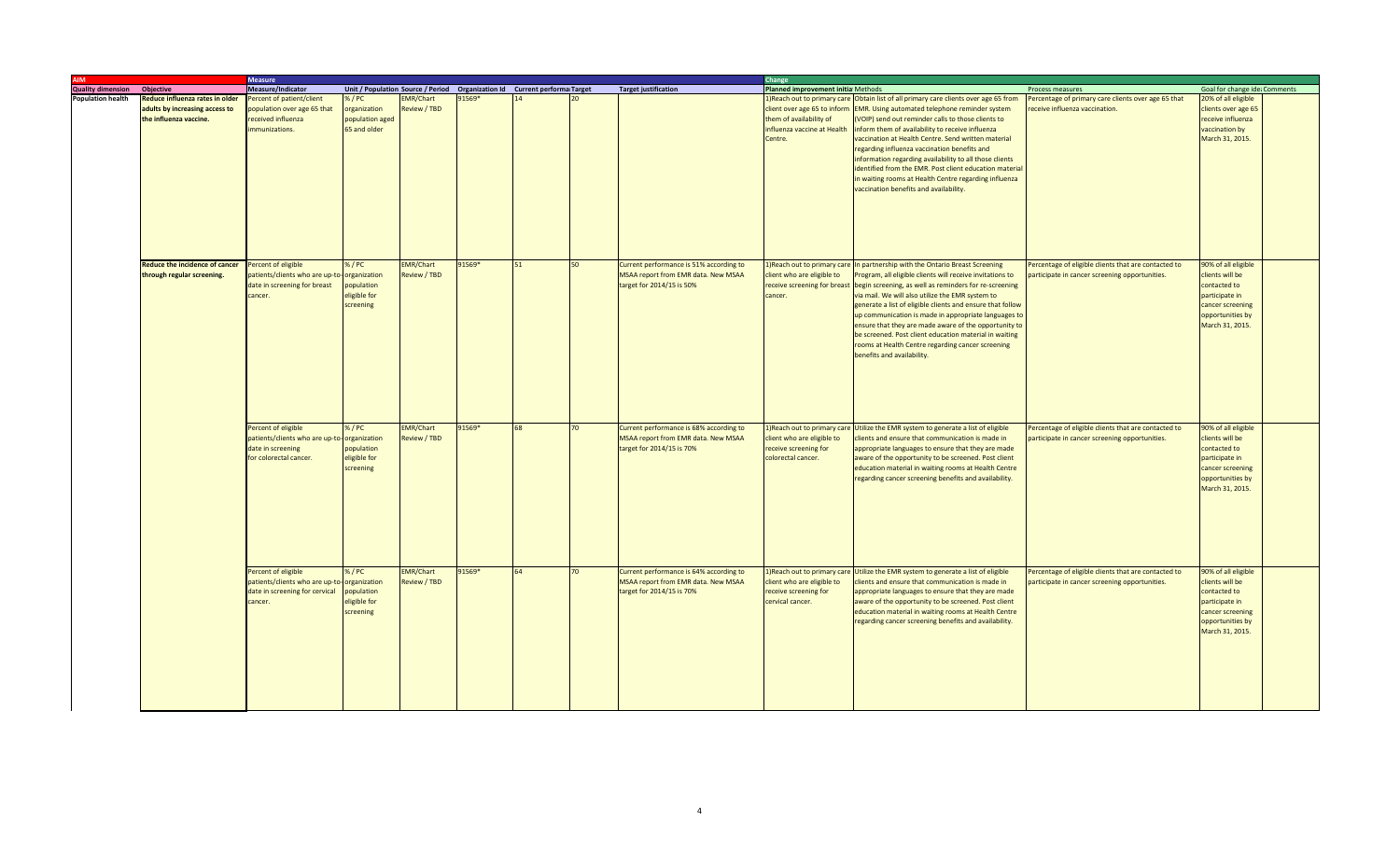|                                    |                                  | <b>Measure</b>                       |                  |                        |        |                                                                             |                                              | Change                             |                                                                                       |                                                                             |                               |
|------------------------------------|----------------------------------|--------------------------------------|------------------|------------------------|--------|-----------------------------------------------------------------------------|----------------------------------------------|------------------------------------|---------------------------------------------------------------------------------------|-----------------------------------------------------------------------------|-------------------------------|
| <b>Quality dimension Objective</b> |                                  | Measure/Indicator                    |                  |                        |        | Unit / Population Source / Period  Organization Id  Current performa Target | <b>Target justification</b>                  | Planned improvement initia Methods |                                                                                       | Process measures                                                            | Goal for change ide; Comments |
|                                    | ncrease opportunity for          | ercentage of eligible                | % / PC           | EMR/Chart              | 91569* |                                                                             | Current performance is 96% according to      | 1) Ensure eligible clients         | All clinical staff participate in EMR refresher training.                             | Percentage of clients diagnosed with diabetes who                           | 90% of clients                |
|                                    | prevention or early detection of | patients/clients diagnosed           | organization     | Review / TBD           |        |                                                                             | MSAA report from EMR data. New MSAA          | identified, inter-                 | ligible clients flagged in EMR and notified to attend                                 | eceive inter-professional diabetes care at NHCHC.                           | diagnosed with                |
|                                    | diabetes-related problems by     | with diabetes who receive            | population       |                        |        |                                                                             | target for 2014/15 is 90%.                   | professional referrals are         | liabetes care services. Diabetes Nurse Educators to                                   |                                                                             | diabetes who                  |
|                                    | increasing interprofessional     | inter-professional diabetes          | diagnosed with   |                        |        |                                                                             |                                              | made and health care staff         | coordinate process.                                                                   |                                                                             | receive inter-                |
|                                    | diabetes care rate.              | care at NHCHC.                       | diabetes         |                        |        |                                                                             |                                              | are competent at                   |                                                                                       |                                                                             | professional                  |
|                                    |                                  |                                      |                  |                        |        |                                                                             |                                              | encountering procedures            |                                                                                       |                                                                             | diabetes care at              |
|                                    |                                  |                                      |                  |                        |        |                                                                             |                                              | provided.                          |                                                                                       |                                                                             | NHCHC by March                |
|                                    |                                  |                                      |                  |                        |        |                                                                             |                                              |                                    |                                                                                       |                                                                             | 31, 2015.                     |
|                                    |                                  |                                      |                  |                        |        |                                                                             |                                              |                                    |                                                                                       |                                                                             |                               |
|                                    |                                  |                                      |                  |                        |        |                                                                             |                                              |                                    |                                                                                       |                                                                             |                               |
|                                    |                                  |                                      |                  |                        |        |                                                                             |                                              |                                    |                                                                                       |                                                                             |                               |
|                                    |                                  |                                      |                  |                        |        |                                                                             |                                              |                                    |                                                                                       |                                                                             |                               |
|                                    |                                  |                                      |                  |                        |        |                                                                             |                                              |                                    |                                                                                       |                                                                             |                               |
|                                    | Increase opportunity for         | ercentage of eligible                | %/PC             | <b>EMR/Chart</b>       | 91569* | 90                                                                          | Current performance is 94% according to      | 1)Ensure eligible clients          | All clinical staff participate in EMR refresher training.                             | Percentage of clients diagnosed with diabetes who                           | 90% of clients                |
|                                    | prevention or early detection of | patients/clients diagnosed           | organization     | eview / TBD            |        |                                                                             | MSAA report from EMR data. New MSAA          | identified, Feet First             | Eligible clients flagged in EMR and notified to attend                                | receive annual foot exam at NHCHC.                                          | diagnosed with                |
|                                    | diabetes-related problems by     | vith diabetes who receive            | population       |                        |        |                                                                             | target for 2014/15 is 90%                    | referrals are made and             | Feet First services. Diabetes Nurse Educators to                                      |                                                                             | diabetes who                  |
|                                    | increasing rate of annual foot   | inter-professional diabetes          | diagnosed with   |                        |        |                                                                             |                                              | health care staff are              | coordinate process.                                                                   |                                                                             | receive annual foo            |
|                                    | exams.                           | care at NHCHC.                       | diabetes         |                        |        |                                                                             |                                              | competent at encountering          |                                                                                       |                                                                             | exam at NHCHC by              |
|                                    |                                  |                                      |                  |                        |        |                                                                             |                                              | procedures provided.               |                                                                                       |                                                                             | March 31, 2015.               |
|                                    |                                  |                                      |                  |                        |        |                                                                             |                                              |                                    |                                                                                       |                                                                             |                               |
|                                    |                                  |                                      |                  |                        |        |                                                                             |                                              |                                    |                                                                                       |                                                                             |                               |
|                                    |                                  |                                      |                  |                        |        |                                                                             |                                              |                                    |                                                                                       |                                                                             |                               |
|                                    |                                  |                                      |                  |                        |        |                                                                             |                                              |                                    |                                                                                       |                                                                             |                               |
|                                    |                                  |                                      |                  |                        |        |                                                                             |                                              |                                    |                                                                                       |                                                                             |                               |
|                                    |                                  |                                      |                  |                        |        |                                                                             |                                              |                                    |                                                                                       |                                                                             |                               |
|                                    | Increase opportunity for         | ercentage of patients/clients % / PC |                  | EMR/Chart              | 91569* | 41<br>60                                                                    | Current performance is 41% according to      |                                    | 1) Engage and encourage all Ensure all primary care providers are trained to          | Percentage of primary care patients/client records that 60% of all primary  |                               |
|                                    | prevention or early detection of | ceiving periodic health              | organization     | Review / TBD           |        |                                                                             | MSAA report from EMR data. New MSAA          | primary health care                | prrectly document periodic health examinations in the                                 | indicate periodic health examination has been                               | care patients/clier           |
|                                    | health-related problems by       | xaminations.                         | population       |                        |        |                                                                             | target for 2014/15 is 60%                    | providers to include and           | MR. Quarterly audit of this indicator and report                                      | undertaken.                                                                 | records that                  |
|                                    | increasing periodic health       |                                      |                  |                        |        |                                                                             |                                              | document periodic health           | erformance back to primary health care providers.                                     |                                                                             | indicate periodic             |
|                                    | examinations.                    |                                      |                  |                        |        |                                                                             |                                              | examinations for all primary       |                                                                                       |                                                                             | health examinatior            |
|                                    |                                  |                                      |                  |                        |        |                                                                             |                                              | care clients.                      |                                                                                       |                                                                             | has been                      |
|                                    |                                  |                                      |                  |                        |        |                                                                             |                                              |                                    |                                                                                       |                                                                             | undertaken by                 |
|                                    |                                  |                                      |                  |                        |        |                                                                             |                                              |                                    |                                                                                       |                                                                             | March 31, 2015.               |
|                                    |                                  |                                      |                  |                        |        |                                                                             |                                              |                                    |                                                                                       |                                                                             |                               |
|                                    |                                  |                                      |                  |                        |        |                                                                             |                                              |                                    |                                                                                       |                                                                             |                               |
|                                    |                                  |                                      |                  |                        |        |                                                                             |                                              |                                    |                                                                                       |                                                                             |                               |
|                                    |                                  |                                      |                  |                        |        |                                                                             |                                              |                                    |                                                                                       |                                                                             |                               |
|                                    |                                  |                                      |                  |                        |        |                                                                             |                                              |                                    |                                                                                       |                                                                             |                               |
|                                    |                                  |                                      |                  |                        |        |                                                                             |                                              |                                    |                                                                                       |                                                                             |                               |
|                                    |                                  |                                      |                  |                        |        |                                                                             |                                              |                                    |                                                                                       |                                                                             |                               |
|                                    | Reduce influenza rates by        | Percent of patient/client            | %/PC             | EMR/Chart              | 91569* | 15<br>14                                                                    | Current performance is 14% according to      |                                    | 1) Reach out to primary care Obtain list of all primary care clients over 6 months of | Percentage of primary care clients over 6 months of age 20% of all eligible |                               |
|                                    | increasing access to the         | population over age 6 months         | organization     | Review / TBD           |        |                                                                             | MSAA report from EMR data. New MSAA          | client over 6 months of age        | age from EMR. Using automated telephone reminder                                      | that receive influenza vaccination.                                         | clients over 6                |
|                                    | influenza vaccine.               | that received influenza              | populatioon aged |                        |        |                                                                             | target for 2014/15 is 15%.                   | to inform them of                  | ystem (VOIP) send out reminder calls to those clients                                 |                                                                             | months of age                 |
|                                    |                                  | munizations.                         | months and       |                        |        |                                                                             |                                              | availability of influenza          | to inform them of availability to receive influenza                                   |                                                                             | eceive influenza              |
|                                    |                                  |                                      | older            |                        |        |                                                                             |                                              | vaccine at Health Centre.          | vaccination at Health Centre. Send written material                                   |                                                                             | vaccination by                |
|                                    |                                  |                                      |                  |                        |        |                                                                             |                                              |                                    | regarding influenza vaccination benefits and                                          |                                                                             | March 31, 2015.               |
|                                    |                                  |                                      |                  |                        |        |                                                                             |                                              |                                    | information regarding availability to all those clients                               |                                                                             |                               |
|                                    |                                  |                                      |                  |                        |        |                                                                             |                                              |                                    | dentified from the EMR. Post client education materia                                 |                                                                             |                               |
|                                    |                                  |                                      |                  |                        |        |                                                                             |                                              |                                    | n waiting rooms at Health Centre regarding influenza                                  |                                                                             |                               |
|                                    |                                  |                                      |                  |                        |        |                                                                             |                                              |                                    | vaccination benefits and availability.                                                |                                                                             |                               |
|                                    |                                  |                                      |                  |                        |        |                                                                             |                                              |                                    |                                                                                       |                                                                             |                               |
|                                    |                                  |                                      |                  |                        |        |                                                                             |                                              |                                    |                                                                                       |                                                                             |                               |
|                                    |                                  |                                      |                  |                        |        |                                                                             |                                              |                                    |                                                                                       |                                                                             |                               |
|                                    |                                  |                                      |                  |                        |        |                                                                             |                                              |                                    |                                                                                       |                                                                             |                               |
|                                    |                                  |                                      |                  |                        |        |                                                                             |                                              |                                    |                                                                                       |                                                                             |                               |
|                                    |                                  |                                      |                  |                        |        |                                                                             |                                              |                                    |                                                                                       |                                                                             |                               |
|                                    |                                  |                                      |                  |                        |        |                                                                             |                                              |                                    |                                                                                       |                                                                             |                               |
| <b>Effectiveness</b>               | Be an Employer of Choice         | mprove and maintain staff            | % / Health       | -house survey / 91569* |        | 75                                                                          | Current performance is 75% satisfaction from | 1) Engagement with Health          | Report back to staff regarding findings of annual                                     | Percentage of satisfaction reported by staff on the                         | 75% satisfaction              |
|                                    |                                  | satisfaction in areas below          | providers in the | <b>BD</b>              |        |                                                                             | 2014 Employee Engagement Survey.             | Centre staff to work on            | mployee Engagement Survey. Create work plan with                                      | annual Employee Engagement Survey.                                          | reported by staff             |
|                                    |                                  | 75% satisfaction.                    | entire facility  |                        |        |                                                                             |                                              | areas where staff                  | improvement ideas for any areas where staff                                           |                                                                             | on the annual                 |
|                                    |                                  |                                      |                  |                        |        |                                                                             |                                              |                                    | satisfaction is below 75% on satisfaction is below 75%. Engage with staff to come up  |                                                                             | Employee                      |
|                                    |                                  |                                      |                  |                        |        |                                                                             |                                              | the annual Employee                | with creative and innovative solutions for areas where                                |                                                                             | Engagement                    |
|                                    |                                  |                                      |                  |                        |        |                                                                             |                                              | Engagement survey.                 | satisfaction is below 75%. Share work plan and action                                 |                                                                             | Survey by March               |
|                                    |                                  |                                      |                  |                        |        |                                                                             |                                              |                                    |                                                                                       |                                                                             | 31, 2015.                     |
|                                    |                                  |                                      |                  |                        |        |                                                                             |                                              |                                    | items with Board Quality and Safety committee.                                        |                                                                             |                               |
|                                    |                                  |                                      |                  |                        |        |                                                                             |                                              |                                    |                                                                                       |                                                                             |                               |
|                                    |                                  |                                      |                  |                        |        |                                                                             |                                              |                                    |                                                                                       |                                                                             |                               |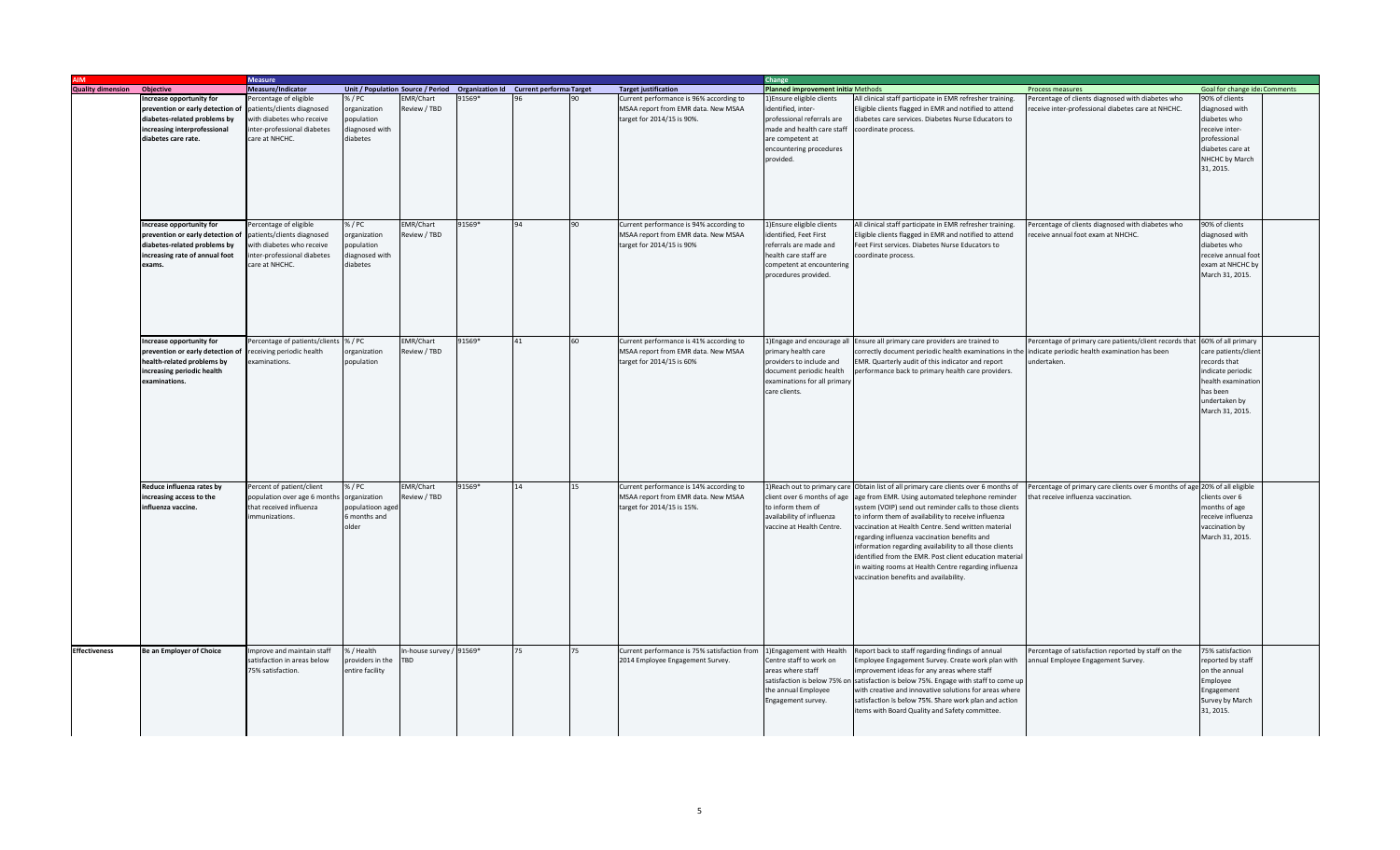| <b>AIM</b>                         |                                                   | <b>Measure</b>                                                                                      |                                                   |                                       |                                                                             |     |     |                                                                                                                      |                                                                                                            | <b>Change</b>                                                                                                                                                                                                                                                                                                                               |                                                                                                                                                              |                                                                                                                                               |  |  |  |
|------------------------------------|---------------------------------------------------|-----------------------------------------------------------------------------------------------------|---------------------------------------------------|---------------------------------------|-----------------------------------------------------------------------------|-----|-----|----------------------------------------------------------------------------------------------------------------------|------------------------------------------------------------------------------------------------------------|---------------------------------------------------------------------------------------------------------------------------------------------------------------------------------------------------------------------------------------------------------------------------------------------------------------------------------------------|--------------------------------------------------------------------------------------------------------------------------------------------------------------|-----------------------------------------------------------------------------------------------------------------------------------------------|--|--|--|
| <b>Quality dimension</b> Objective |                                                   | Measure/Indicator                                                                                   |                                                   |                                       | Unit / Population Source / Period  Organization Id  Current performa Target |     |     | <b>Target justification</b>                                                                                          | Planned improvement initia Methods                                                                         |                                                                                                                                                                                                                                                                                                                                             | Process measures                                                                                                                                             | Goal for change ide: Comments                                                                                                                 |  |  |  |
|                                    |                                                   |                                                                                                     |                                                   |                                       |                                                                             |     |     |                                                                                                                      |                                                                                                            |                                                                                                                                                                                                                                                                                                                                             |                                                                                                                                                              |                                                                                                                                               |  |  |  |
| <b>Safety</b>                      | <b>Ensure organizational and client</b><br>safety | Percentage of staff that<br>are competent and<br>confident in responding<br>to Code White incidents | %/Health<br>providers in the<br>ntire facility    | In-house survey / 91569*<br>2014/2015 |                                                                             | 90  | 90  | Current performance is 90% based on the<br>2014 Employee Engagement Survey                                           | 1) Increase health centre<br>staff orientation and<br>Code White incidents.                                | Create orientation manual regarding Code White<br>protocols. Incorporate code white demonstrations and<br>refresher training regarding refresher training at departmental and all-staff<br>meetings.                                                                                                                                        | Percentage of health centre staff that indicate that they 90% of all health<br>feel competent and confident in responding to Code<br>White incidents.        | entre staff that<br>ndicate that they<br>feel competent<br>and confident in<br>responding to<br>Code White<br>incidents by March<br>31, 2015. |  |  |  |
|                                    |                                                   | Complete health professional<br>credentialing documentation.                                        | 6 / Health<br>roviders in the<br>entire facility  | NHCHC Human<br>Resource Files<br>TBD  | 91569*                                                                      | 100 | 100 | All health care professionals must supply<br>proof upon hiring and annually thereafter.                              | 1)Monitor and audit health<br>professional credentialing<br>documentation for all<br>health professionals. | Review health professional credentialing checklist.<br>Follow credentialing audit schedule. Ensure staff are<br>provided information regarding outstanding<br>documentation.                                                                                                                                                                | Percentage of Health Centre health professional<br>credentialing documentation that are complete.                                                            | 100% of Health<br>Centre health<br>professional<br>credentialing<br>documentation are<br>complete by March<br>31, 2015.                       |  |  |  |
|                                    |                                                   | Complete Human Resources<br>documentation on each<br>employee                                       | 6 / Health<br>providers in the<br>entire facility | NHCHC Human<br>Resource Files<br>TBD  | 91569*                                                                      | 100 | 90  | Current performance of annual HR audit<br>review is 100%.                                                            | 1)Conduct HR file audit for<br>all health centre employees                                                 | Review current HR audit checklist. Follow HR audit<br>review schedule. Ensure staff are provided information that are complete.<br>regarding outstanding documentation.                                                                                                                                                                     | Percentage of Health Centre employee HR chart audits 90% of all Heath                                                                                        | Centre employee<br>HR chart audits are<br>complete by March<br>31, 2015.                                                                      |  |  |  |
|                                    |                                                   | Improve and maintain rate of %/PC<br>blood work result<br>reconciliation.                           | organization<br>population                        | EMR/Chart<br>Review / TBD             | 91569*                                                                      | 85  | 90  | Current performance of 85% of ratio of<br>primary care client blood work requests to<br>blood work results received. | 1) Improve blood work<br>result reconciliation.                                                            | Train and encourage all health care providers to<br>forward all primary client blood work requisitions to<br>Laboratory Technician. Laboratory Technician<br>responsible to reconcile blood work requisitions to<br>blood work results received on a monthly basis. Audit<br>process quarterly. Report ratios to primary care<br>providers. | Percentage of primary care blood work results received 90% reconciliation<br>relation to total primary care blood work requisitions rate of primary<br>made. | care blood work<br>results received in<br>relation to total<br>primary care blood<br>work requisitions<br>made by March 31<br>2015.           |  |  |  |